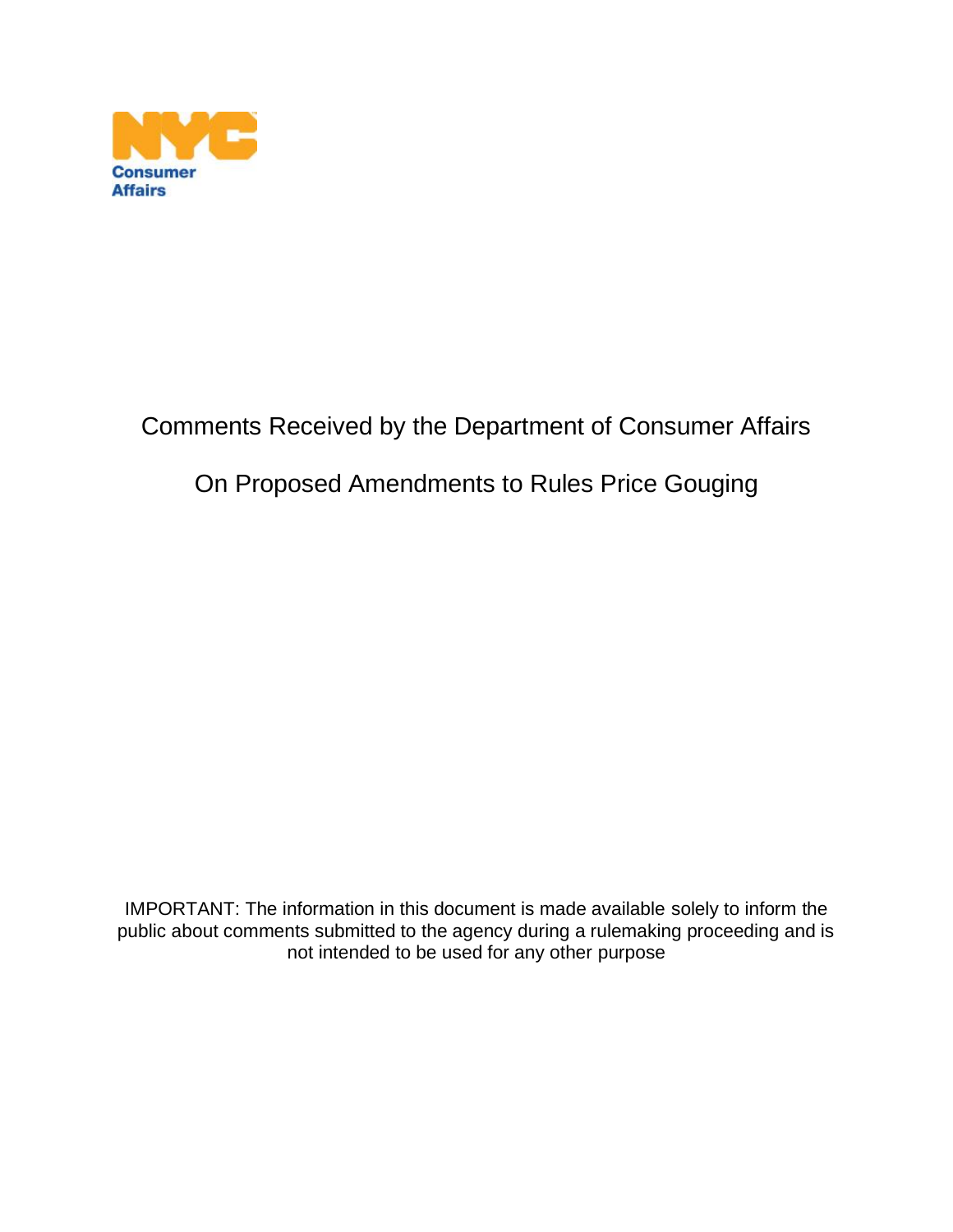

## **PUBLIC ADVOCATE** FOR THE CITY OF NEW YORK **Jumaane D. Williams**

#### **TESTIMONY OF PUBLIC ADVOCATE JUMAANE D. WILLIAMS TO THE DEPARTMENT OF CONSUMER AFFAIRS - PUBLIC COMMENT HEARING JUNE 12, 2020**

Good Afternoon,

My name is Jumaane D. Williams, and I am the Public Advocate for the City of New York. Thank you to the Department of Consumer Affairs for holding this public hearing on a vital issue affecting New Yorkers.

I am grateful that the agency is taking further action on price gouging. I support the rule change that would define price gouging of "covered goods or services" as 10 percent or more above the price 30 or 60 days before the statement of emergency. It is abundantly clear that it is occurring and impacting everyone, including low-income communities and communities of more color. In March, my office, in conjunction with three borough president offices, released a report detailing evidence of price gouging in certain neighborhoods with, for instance, a disinfectant spray reported at \$19.99 and a 32-ounce bottle of rubbing alcohol at \$7.99. It is exhausting that, amid a crisis, customers must pay more than they bargained for to keep safe and healthy during a pandemic.

Therefore, I am offering three recommendations for the agency to adopt in its changes to price gouging rules. The first recommendation is increasing price gouging fines, which my office is pursuing through legislation. I welcome DCA to implement this rule to expedite the process. Amid a state of emergency, the message from the agency should be clear that no price gouging is allowed and tripling fines would ensure it is understood.

I also recommend DCA to revoke the merchant permits of repeat offenders. Constant violations suggest that merchants do not respect the law or the ongoing struggle that families face with a sudden loss of income. Even people, such as seniors, who live on a fixed income should not be exploited when they go out to shop for food, for example. Surging prices of essential items, whether it be food or medical, cannot be considered a part of doing business.

I welcome DCA's decision to prohibit price gouging of any kind for medicine, gloves, masks, and related PPE amid potential and confirmed pandemics that will affect public health, an idea my office advocates. The Governor announced the requirement of mask use in public wherever social distancing is not possible, and we cannot have people go to stores buying overpriced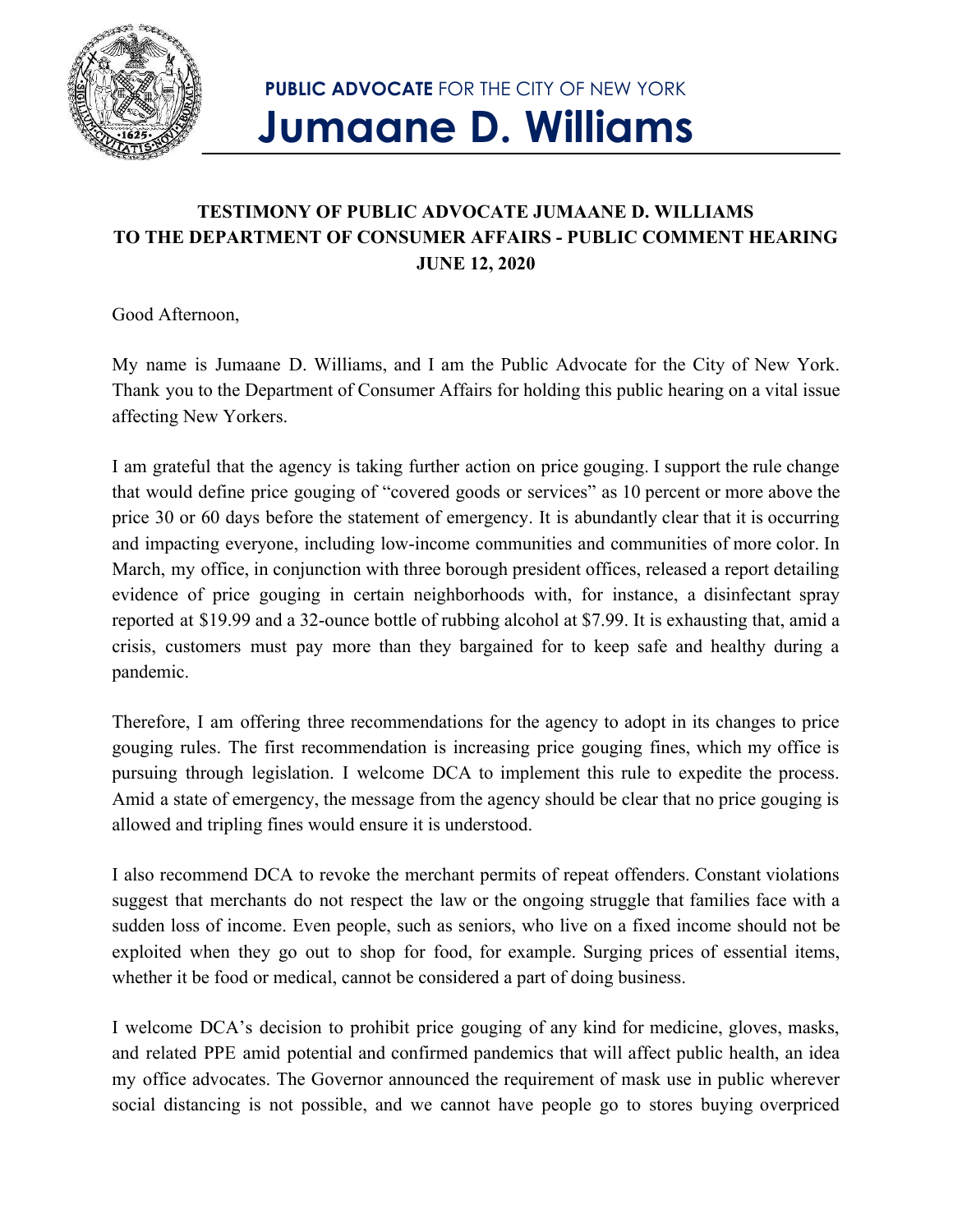

# **PUBLIC ADVOCATE** FOR THE CITY OF NEW YORK **Jumaane D. Williams**

masks or other related health products to comply with this policy. We do not know how long this requirement will go on. In fact, there is the possibility mask use will be ingrained in our culture, making it more important to ensure there is no price gouging on these products.

Let me emphasize that we cannot lay blame solely on stores with inflated prices. The margins for retailers is tight, and the demand for health products was not predicted. Wholesalers used this opportunity for profit regardless of the consequences. For example, Quality King Distributors was caught by the New York State Attorney General Letitia James' office for price gouging its products sold to stores, including more than 60 in Queens. Larger wholesalers, like Amazon and eBay, are also guilty of inflated prices as my office documented in our price gouging report.

It is important to keep the role of a wholesaler in mind as price gouging on products reflects the relationship between stores and wholesalers. Back in March, there was a news report of dollar stores in Queens that faced a choice of selling goods with inflated prices or opting not to stock them at all. We need a clear response to ensure the entities that are actively inflating prices are the same ones that will receive stiff penalties, and I am glad the DCA recognizes this in its proposed rule changes.

Price gouging may happen over the next few months, and we must be prepared to have rules in place that are proactive in reducing the effects and stopping it. This is especially true if fears of a second wave occur. We cannot forget that there were over 4,000 complaints submitted to the agency in just over three weeks back in March. This underscores the severity of price gouging in our City.

I urge DCA to take my recommendations into consideration when finalizing its rules on price gouging. I agree with language noting that price gouging is unconscionable. I suggest officials at DCA review the report published by my Office back in late March. Implementing the ideas I have proposed today and in my price gouging report are useful in ensuring this practice does not become common place now, after the crisis, or in future crises. Thank you.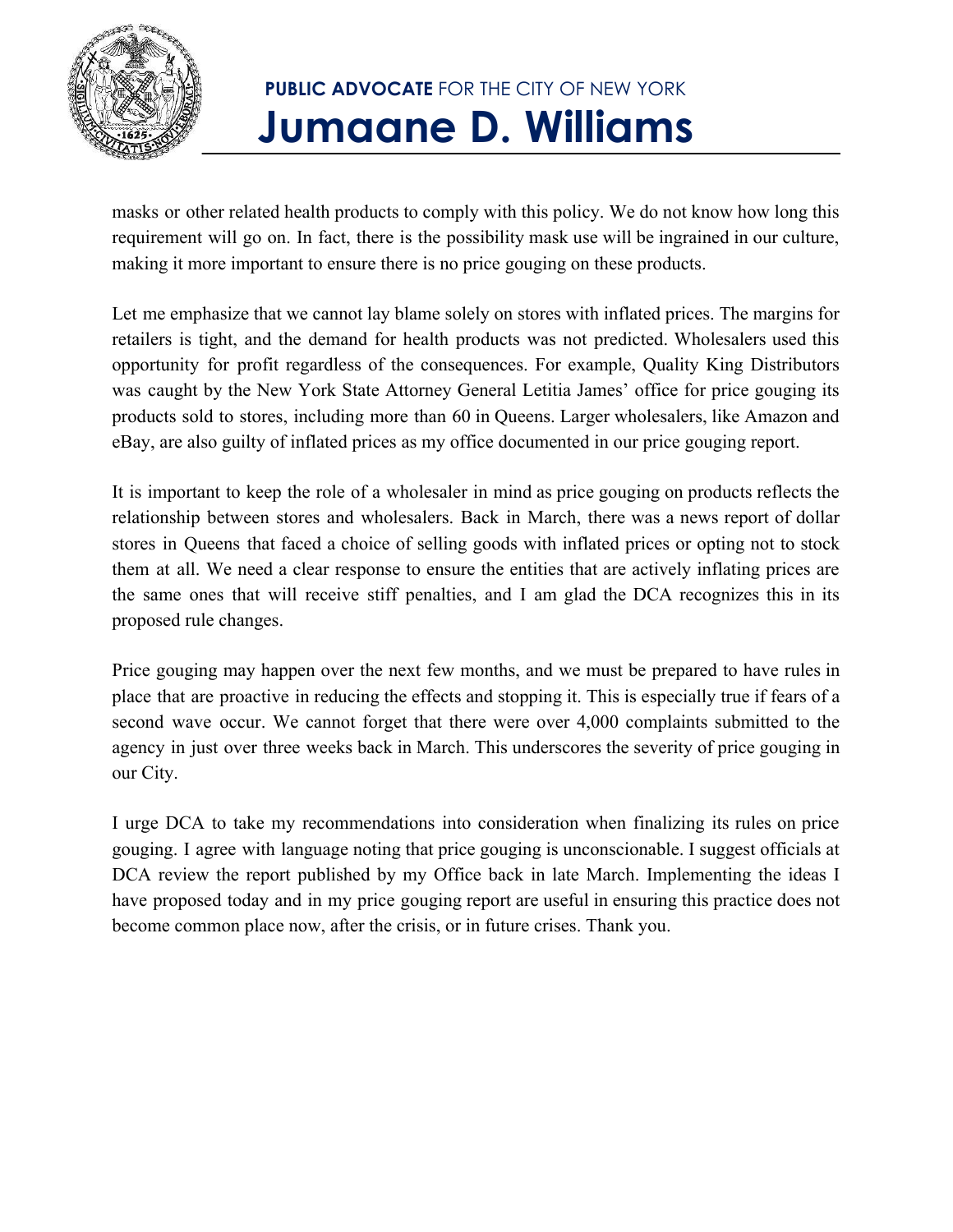Good Afternoon, my name is William Jorgenson and I am speaking on behalf of Melinda Katz, the District Attorney for Queens County. In recent months, the havoc that COVID 19 has wrought on the people of Queens has been all too obvious. Families are shut in without any idea of when, if ever, they will be allowed to resume their former lives. Businesses have been shuttered and hard working families, often already living on limited means, have been pushed to the point of financial ruin. Add to this the quite understandable outrage of communities of color, and the rest of us who stand with them, over the recent incidents of police brutality in Minnesota and elsewhere, and it is easy to despair. One could easily ask, what can the City Government do to address people's fears?

One item on the agenda today, which I believe can really make a difference in dealing with the recent spate of profiteering by a tiny minority of the City's business community, is passing the NYC Department of Consumer and Worker Protection (DCWP) proposed price gouging regulation into a permanent rule.

During this pandemic, unscrupulous merchants have taken advantage of people's inability to fairly bargain by inflating the price of necessary supplies such as hand sanitizer, face masks, and disinfectants. Not only does this endanger hard working New Yorkers by making it impossible for some to pay for the overpriced essential goods, but it makes it even harder for other merchants who do play by the rules, since they are already struggling to stay in business.

The DCWP took the bold and necessary step to outlaw this behavior when it promulgated the emergency rule under the Rules of the City of New York, which made price gouging of essential goods and services that are necessary to treat, diagnose and prevent the spread of COVID-19 illegal. Since then, numerous merchants who have taken advantage of their customers' desperation in the face of this pandemic have been held accountable. Many of these cases were dealt with quickly and effectively by investigators from the DCWP, and they have been doing a great job in investigating consumer complaints and issuing violations for those offenders. However, in a few instances, it has become necessary for my office step in.

In one case, a merchant was summoned for raising the price of all COVID related items by a minimum of 50%. Even more outrageous, another merchant had the temerity to sell 1,000 R-95 face masks, the same masks so desperately needed by our front line health workers, for ten times their regular price. Each of these individuals have been charged with violations of the NYC Administrative Code, and received desk appearance tickets, and they will have to address these charges in court in the coming weeks. In order to ensure that this behavior will not be tolerated by the people of this city, I urge the Council to adopt this rule to permanently outlaw price gouging in New York City.

My office agrees with the DCWP that price gouging should continue to be illegal and that this permanent rule should be passed. It needs, however, to go further than that. Unscrupulous merchants are willing to accept the risk of being caught price gouging when they know the only penalty is a violation and a nominal fine. I propose we join other states around the country and codify price gouging into our penal law, so that we can go after those merchants who are willing to write off the risk of being caught price gouging as a "cost of doing business". By making price